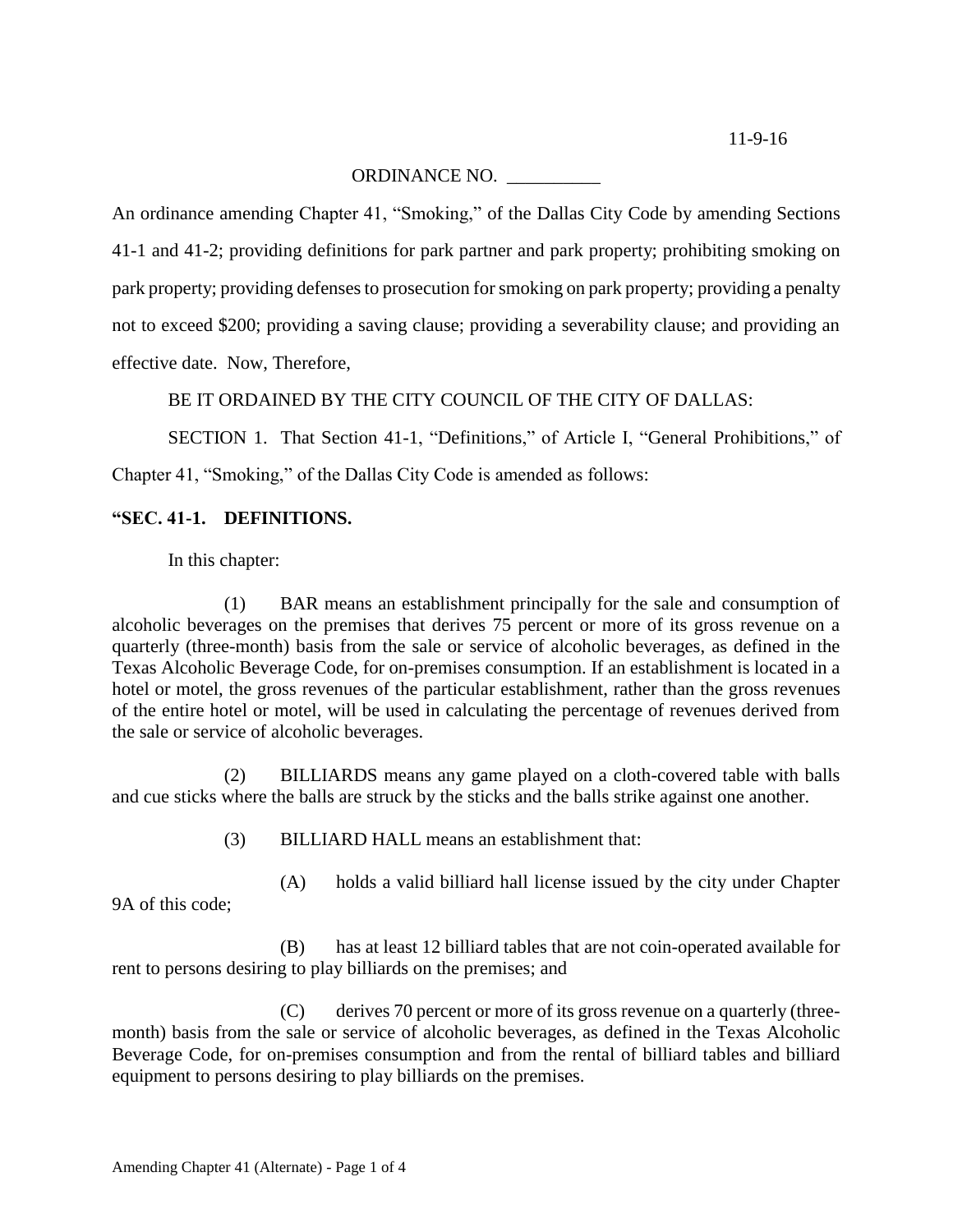(4) CIGAR BAR means a bar that derives 15 percent or more of its gross revenue on a quarterly (three-month) basis from the sale or rental of tobacco, tobacco products, smoking implements, or smoking accessories for on-premises consumption.

(5) DIRECTOR means the director of the department designated by the city manager to enforce and administer this chapter, or the director's designated representative.

(6) EATING ESTABLISHMENT means any establishment that prepares or serves food or beverages, regardless of whether the establishment provides seating or facilities for on-premises consumption. The term includes, but is not limited to, restaurants, coffee shops, cafeterias, short order cafes, fast food establishments, luncheonettes, lunchrooms, soda fountains, food carts, food vending vehicles, and catering establishments.

(7) EMPLOYEE means any person who works for hire at an indoor or enclosed area including an independent contractor with an assigned indoor location.

(8) EMPLOYER means any person who employs one or more employees.

(9) ENCLOSED means an area that:

(A) is closed in overhead by a roof or other covering of any material, whether permanent or temporary; and

(B) has 40 percent or more of its perimeter closed in by walls or other coverings of any material, whether permanent or temporary.

(10) HOSPITAL means any institution that provides medical, surgical, and overnight facilities for patients.

(11) MINOR means any individual under 18 years of age.

(12) PARK PARTNER means any entity that contracts with the city for the operation, maintenance, or management of park property.

(13) PARK PROPERTY means property under the control and jurisdiction of the park board.

(14) PERSON means an individual, firm, partnership, association, or other legal entity.

 $(15[3])$ RETAIL OR SERVICE ESTABLISHMENT means any establishment that sells goods or services to the general public, including but not limited to any eating establishment, bar, hotel, motel, department store, grocery store, drug store, shopping mall, laundromat, bingo parlor, bowling center, billiard hall, or hair styling salon.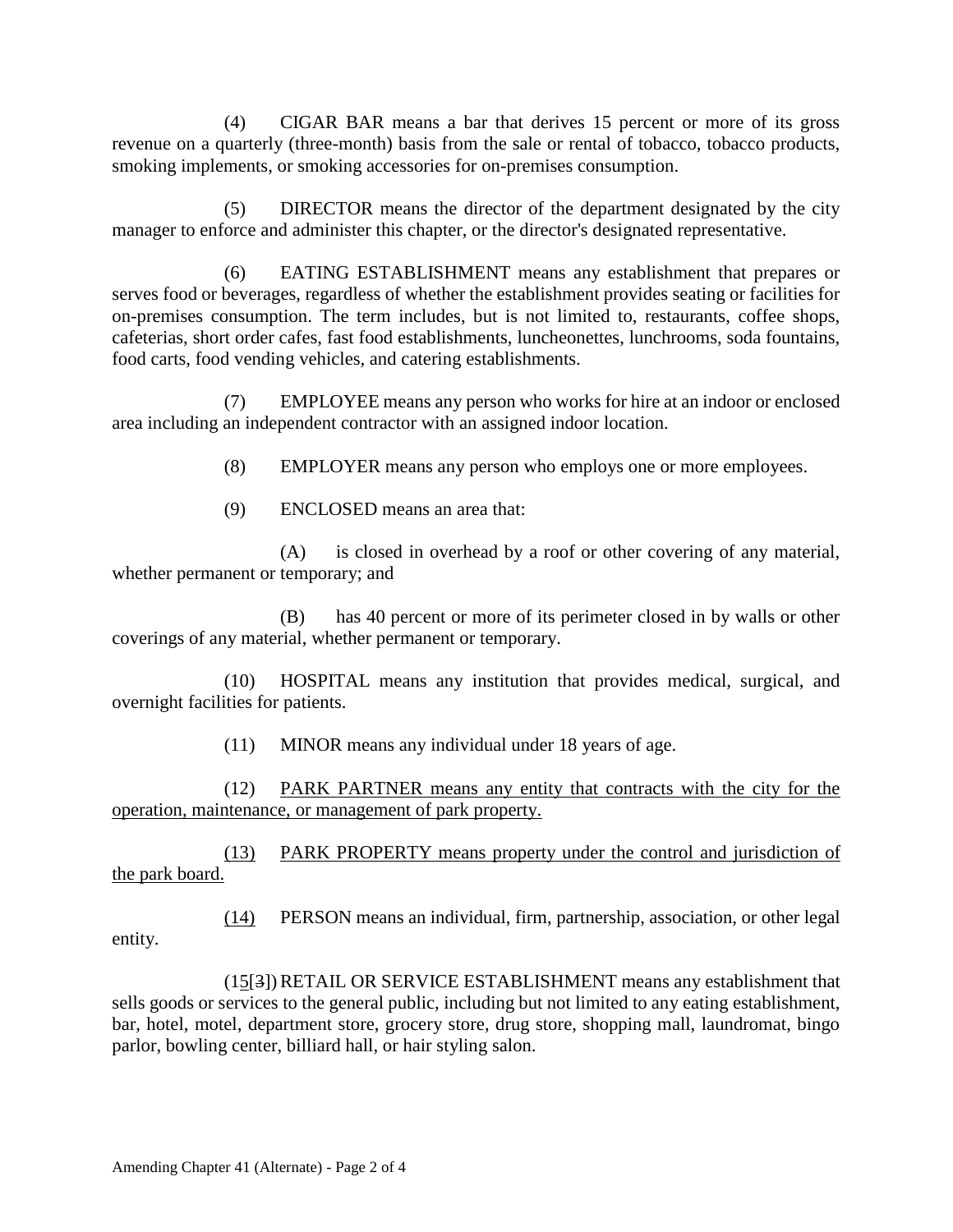(16[4]) SECOND-HAND SMOKE means ambient smoke resulting from the act of smoking.

(17[5]) SMOKE OR SMOKING means inhaling, exhaling, possessing, or carrying any lighted or burning cigar or cigarette, or any pipe or other device that contains lighted or burning tobacco or tobacco products.

(18[6]) TOBACCO SHOP means a retail or service establishment that derives 90 percent or more of its gross revenue on a quarterly (three-month) basis from the sale of tobacco, tobacco products, or smoking implements.

(19[7])WORKPLACE means any indoor or enclosed area where an employee works for an employer."

SECTION 2. That Subsection (a) of Section 41-2, "Smoking Prohibited in Certain Areas,"

of Article II, "Smoking Prohibitions," of Chapter 41, "Smoking," of the Dallas City Code is

amended to read as follows:

- "(a) A person commits an offense if he smokes:
	- $(1)$  in any indoor or enclosed area in the city;
	- (2) within 15 feet of any entrance to an indoor or enclosed area in the city;  $[ $\Theta$ F)$

(3) in any area designated as nonsmoking by the owner, operator, or person in control of the area and marked with a no smoking sign complying with Section 41-3; or

## (4) on park property."

SECTION 3. That Section 41-2, "Smoking Prohibited in Certain Areas," of Article II,

"Smoking Prohibitions," of Chapter 41, "Smoking," of the Dallas City Code is amended by adding

Subsection (f) to read as follows:

"(f) It is a defense to prosecution under Subsection (a)(4) of this section if the person was smoking in a location that was:

(1) a golf course, if the location was:

(i) between the tee box of the first hole and the end of the green of the  $18<sup>th</sup>$  hole;

(ii) on the driving range; or